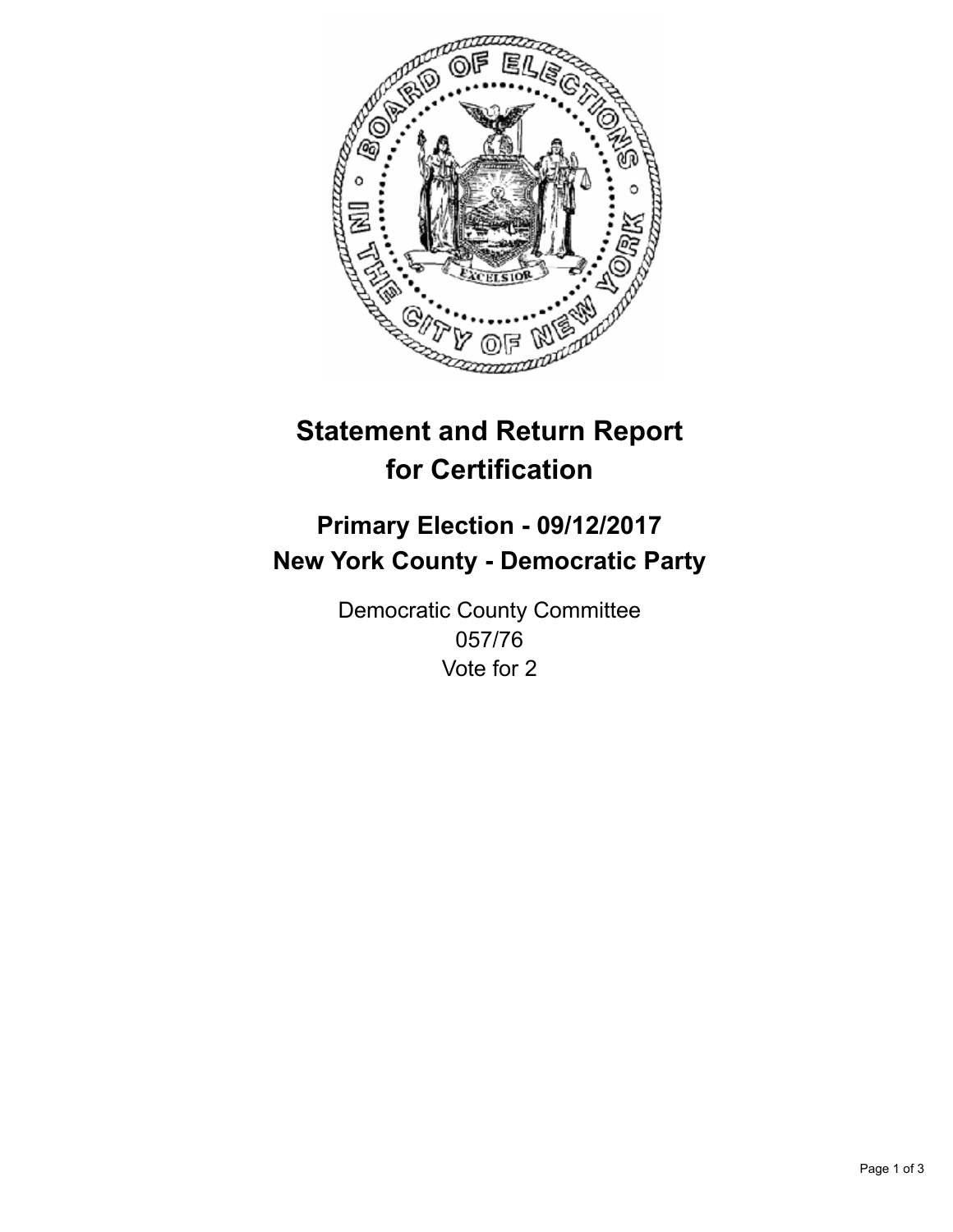

## **Assembly District 76**

| <b>PUBLIC COUNTER</b>                                    | 127 |
|----------------------------------------------------------|-----|
| <b>MANUALLY COUNTED EMERGENCY</b>                        | 0   |
| ABSENTEE / MILITARY                                      | 5   |
| AFFIDAVIT                                                | 1   |
| <b>Total Ballots</b>                                     | 133 |
| Less - Inapplicable Federal/Special Presidential Ballots | 0   |
| <b>Total Applicable Ballots</b>                          | 133 |
| RUTH C. HALBERG                                          | 70  |
| <b>BETSY TIFFANY</b>                                     | 57  |
| DANIEL LOUIS DORNBAUM                                    | 17  |
| <b>MARK RAPAPORT</b>                                     | 25  |
| <b>Total Votes</b>                                       | 169 |
| Unrecorded                                               | 97  |